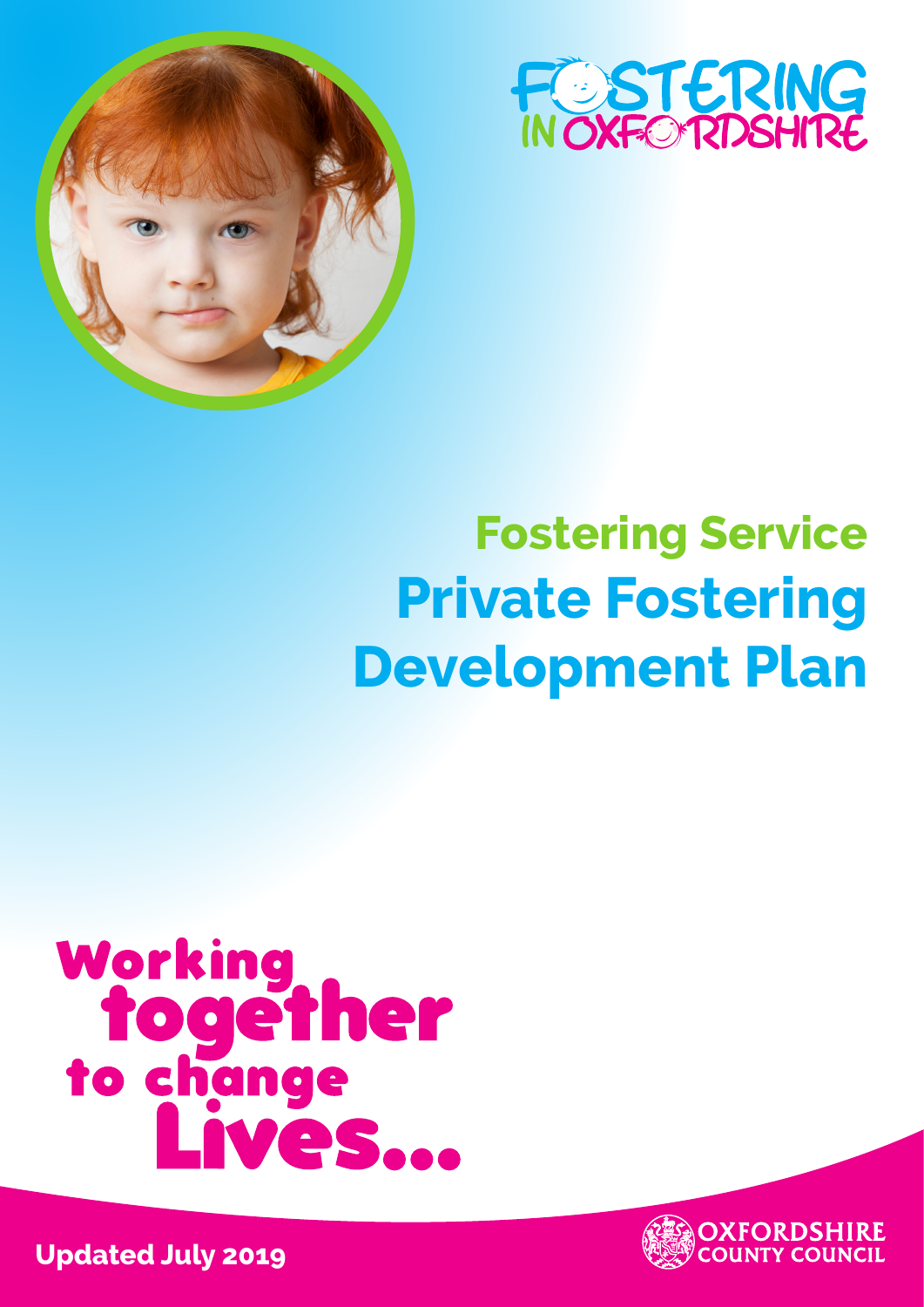### **Oxfordshire County Councils Private Fostering Development Plan for 2019- 2020.**

#### **Introduction**

This development plan has been devised in June 2019 by the Senior Practitioner of Private Fostering, Kerry Chrisp.

The plan outlines the Local Authorities plans for development and raising awareness from June 2019- June 2020.

 and raising awareness. It is a legal requirement for each local authority to outline its plans for development

This plan has been seen by the Team Manager and Service Manager for Fostering within Oxfordshire County Council.

#### **Development Plan**

| Recommendations                                                                                           | Actions                                                                                                                                                                                                                   | Outcomes                                                                                                                                                                                                            |
|-----------------------------------------------------------------------------------------------------------|---------------------------------------------------------------------------------------------------------------------------------------------------------------------------------------------------------------------------|---------------------------------------------------------------------------------------------------------------------------------------------------------------------------------------------------------------------|
| Raising awareness of<br>private fostering in social<br>work professionals at the<br>earliest opportunity. | (March 2019)<br><b>Contacted Jill Childs who</b><br>is Oxford Brookes<br><b>Principle Lecturer and</b><br>Programme Lead for<br>Social to work to request<br>giving talks to undergrads<br>and post graduate<br>students. | Ongoing conversations<br>with the University about<br>giving talks starting in<br>January 2020.                                                                                                                     |
| Raising awareness of<br>private fostering in social<br>work professionals at the<br>earliest opportunity. | (March 2019)<br>Arranged to give talk to all<br>new Academy cohorts<br>along with Sarah Hart from<br><b>City Fostering Team.</b>                                                                                          | The first talk on Private<br>Fostering will be given on<br>16th July 2019 by Kerry<br>Chrisp. This will continue<br>to be something that we<br>do.                                                                  |
| Continue to raise<br>awareness to<br>professionals in<br>Oxfordshire                                      | (April 2019)<br><b>OSCB Safeguarding</b><br>Training doesn't currently<br>include private fostering.<br>Contact made with Gay<br><b>Suggitt (Training Co-</b><br>ordinator for OSCB) to get<br>this included              | Kerry Chrisp attending a<br><b>Trainer Development</b><br>Meeting to discuss private<br>fostering with OSCB<br>professionals and include<br>it to their safeguarding<br>training on 19 <sup>th</sup> June<br>2019). |
| Continue to raise<br>awareness in Schools<br>targeting the DSL<br>(Designated Safeguarding<br>Leads)      | (April 2019)<br>Arranged to attend DSL<br>Conference at Kassam<br>Stadium, DLS from all<br>over Oxfordshire attend                                                                                                        | Kerry Chrisp will be<br>attending the Conference<br>on 10 <sup>th</sup> July 2019 to<br>deliver a presentation on<br>private fostering.                                                                             |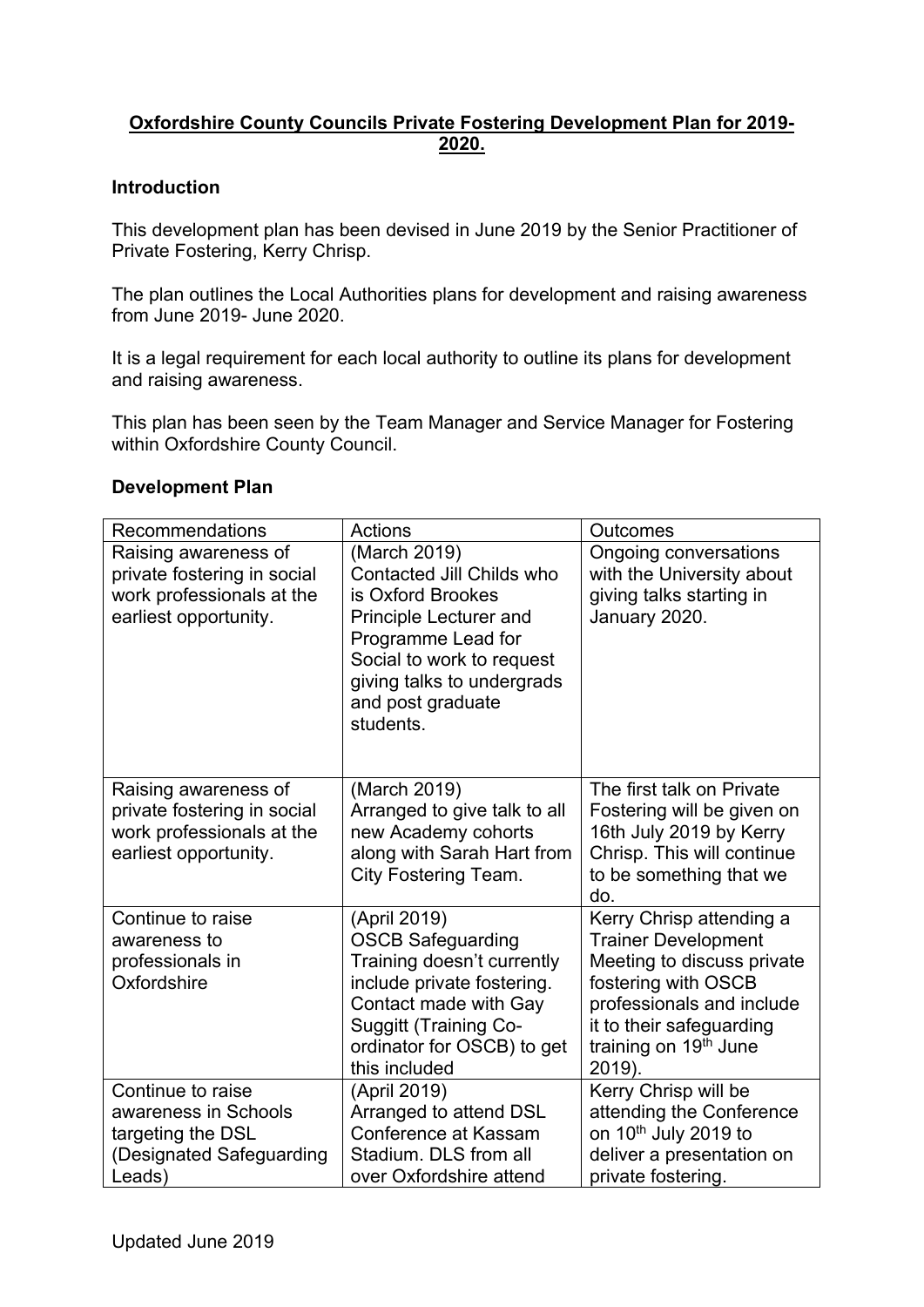|                                                                                                                                    | this conference so it's a<br>good opportunity to reach<br>various locations in a short<br>amount of time.                                                                                                                                                                                                                           |                                                                                                                                                 |
|------------------------------------------------------------------------------------------------------------------------------------|-------------------------------------------------------------------------------------------------------------------------------------------------------------------------------------------------------------------------------------------------------------------------------------------------------------------------------------|-------------------------------------------------------------------------------------------------------------------------------------------------|
| Raise awareness in<br>specialised Schools in<br>Oxfordshire.                                                                       | Meadow Brook college is<br>an all-through Alternative<br><b>Provision Academy</b><br>working with some of<br>Oxfordshire's most<br>vulnerable children.<br>Recently we have had a<br>young person in PF<br>arrangement attend this<br>school. Correspondence<br>was sent out to request<br>attending one of their team<br>meetings. | Corresponding with Jo<br>Robinson, Assistant Head<br>Teacher.                                                                                   |
| Improve the consistency<br>and process of Foreign<br>Language Schools<br>referrals and notifications.                              | (January 2019)<br>Arranged to attend the<br>Language School Forum<br>in County Hall organised<br>by Donna Crozier (LADO)<br>June 2019 - Updated<br>policy for Foreign<br>Language Schools to talk<br>about at Forum                                                                                                                 | Kerry Chrisp will attend<br>the forum on 19 <sup>th</sup> June<br>2019.                                                                         |
| Review and improve<br>current notification form<br>used to inform the Local<br>Authority of a private<br>fostering arrangement.    | Review the form to include<br>more information.                                                                                                                                                                                                                                                                                     | Review and Improved,<br>upload onto the OCC<br>website                                                                                          |
| Ensure information is up to<br>date and accurate with<br>regards who to contact in<br>private fostering.                           | Update all OCC and<br><b>OSCB</b> information on<br><b>Private Fostering</b><br>professionals. This has<br>changed from Katie<br><b>Holmes (Senior</b><br>Practitioner) to Kerry<br>Chrisp and from Stephanie<br>Danso (Social Worker) to<br>Debra White.                                                                           | March 2019 - new PF<br>notification form uploaded<br>to the intranet and OSCB<br>in the process of changing<br>information on their<br>website. |
| Always ensure that the<br>wishes of birth parents are<br>sought and recorded.<br>(case note on each child<br>with parents' wishes) | This is an ongoing target,<br>it is very important that the<br>views of parents are<br>sought and recorded.<br>For foreign language<br>school student this isn't<br>always achievable.                                                                                                                                              | Ongoing. Recorded within<br>the Private Fostering<br>Assessment or in case<br>notes if views are not<br>gained within assessment<br>timeframe.  |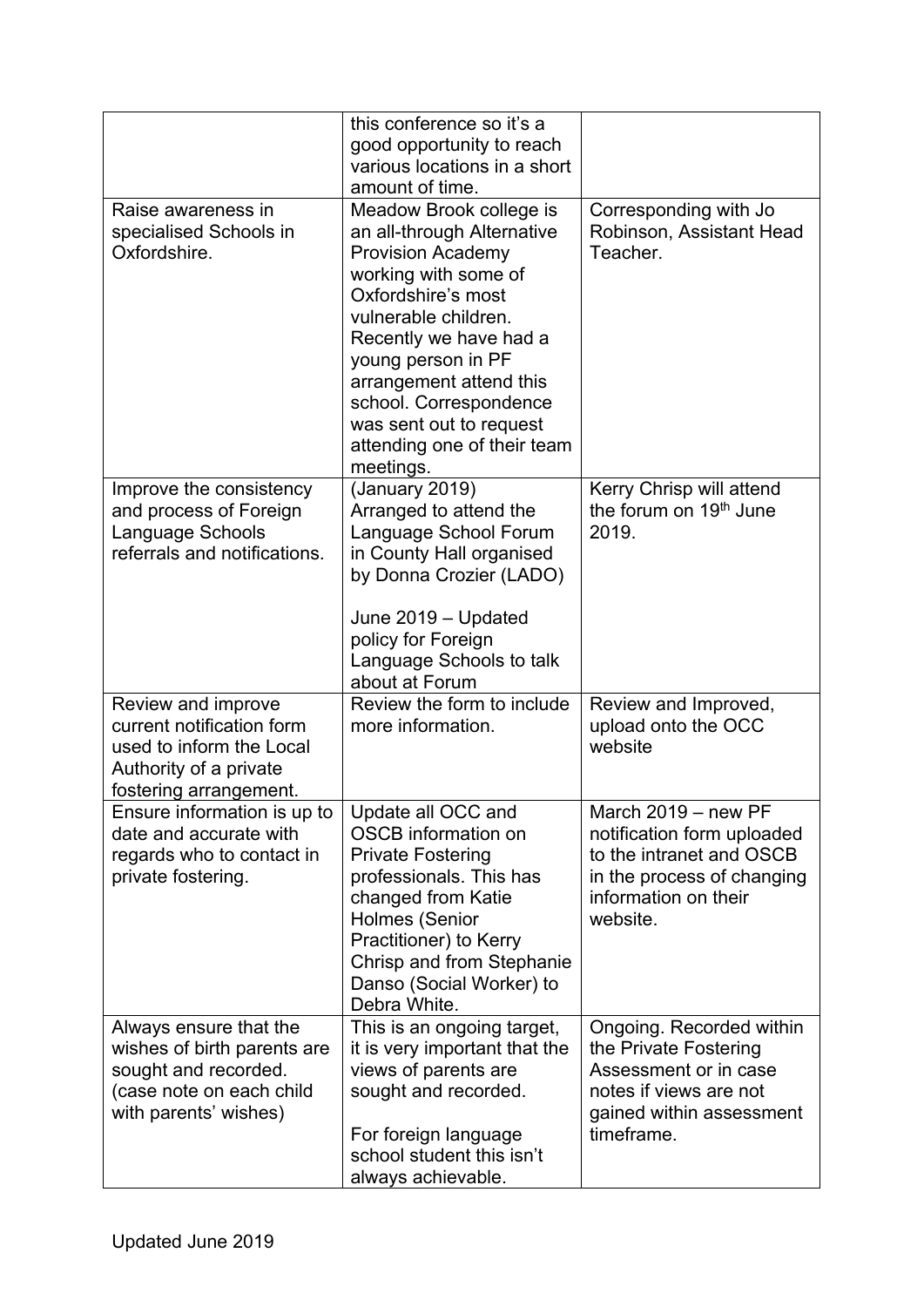|                                                                                                           | However, we will always<br>send a letter in the<br>parent's native language<br>via email or post informing<br>them of our involvement<br>and offer contact details<br>for them to express their<br>views if they wish too. |                                                                                                  |
|-----------------------------------------------------------------------------------------------------------|----------------------------------------------------------------------------------------------------------------------------------------------------------------------------------------------------------------------------|--------------------------------------------------------------------------------------------------|
| Raise Awareness by<br>offering to attend team<br>meetings within<br><b>Oxfordshire County</b><br>Council. | Correspondence sent via<br>email to the following<br>teams- information<br>provided and offer to<br>attend team meetings to<br>share information.                                                                          | The following Teams have<br>been sent emails to<br>request attendance at their<br>team meetings: |
|                                                                                                           |                                                                                                                                                                                                                            | $\checkmark$ Kingfisher Team                                                                     |
|                                                                                                           |                                                                                                                                                                                                                            | <b>CAFAT North</b>                                                                               |
|                                                                                                           |                                                                                                                                                                                                                            | $\checkmark$ CAFAT City                                                                          |
|                                                                                                           |                                                                                                                                                                                                                            | $\checkmark$ CAFAT South                                                                         |
|                                                                                                           |                                                                                                                                                                                                                            | $\checkmark$ Family Solutions<br>City                                                            |
|                                                                                                           |                                                                                                                                                                                                                            | $\checkmark$ Family Solutions<br><b>North</b>                                                    |
|                                                                                                           |                                                                                                                                                                                                                            | $\checkmark$ Family Solutions<br>South                                                           |
|                                                                                                           |                                                                                                                                                                                                                            | <b>Early Help North</b>                                                                          |
|                                                                                                           |                                                                                                                                                                                                                            | $\checkmark$ Early Help City                                                                     |
|                                                                                                           |                                                                                                                                                                                                                            | $\checkmark$ Early Help South                                                                    |
|                                                                                                           |                                                                                                                                                                                                                            | <b>Disability Team</b><br>$\checkmark$<br><b>North</b>                                           |
|                                                                                                           |                                                                                                                                                                                                                            | <b>Disability Team City</b><br>$\checkmark$                                                      |
|                                                                                                           |                                                                                                                                                                                                                            | <b>Disability Team</b><br>$\checkmark$<br>South                                                  |
|                                                                                                           |                                                                                                                                                                                                                            | <b>LCSS North</b><br>$\checkmark$                                                                |
|                                                                                                           |                                                                                                                                                                                                                            | <b>LCSS City</b><br>$\checkmark$                                                                 |
|                                                                                                           |                                                                                                                                                                                                                            | <b>LCSS South</b><br>$\checkmark$                                                                |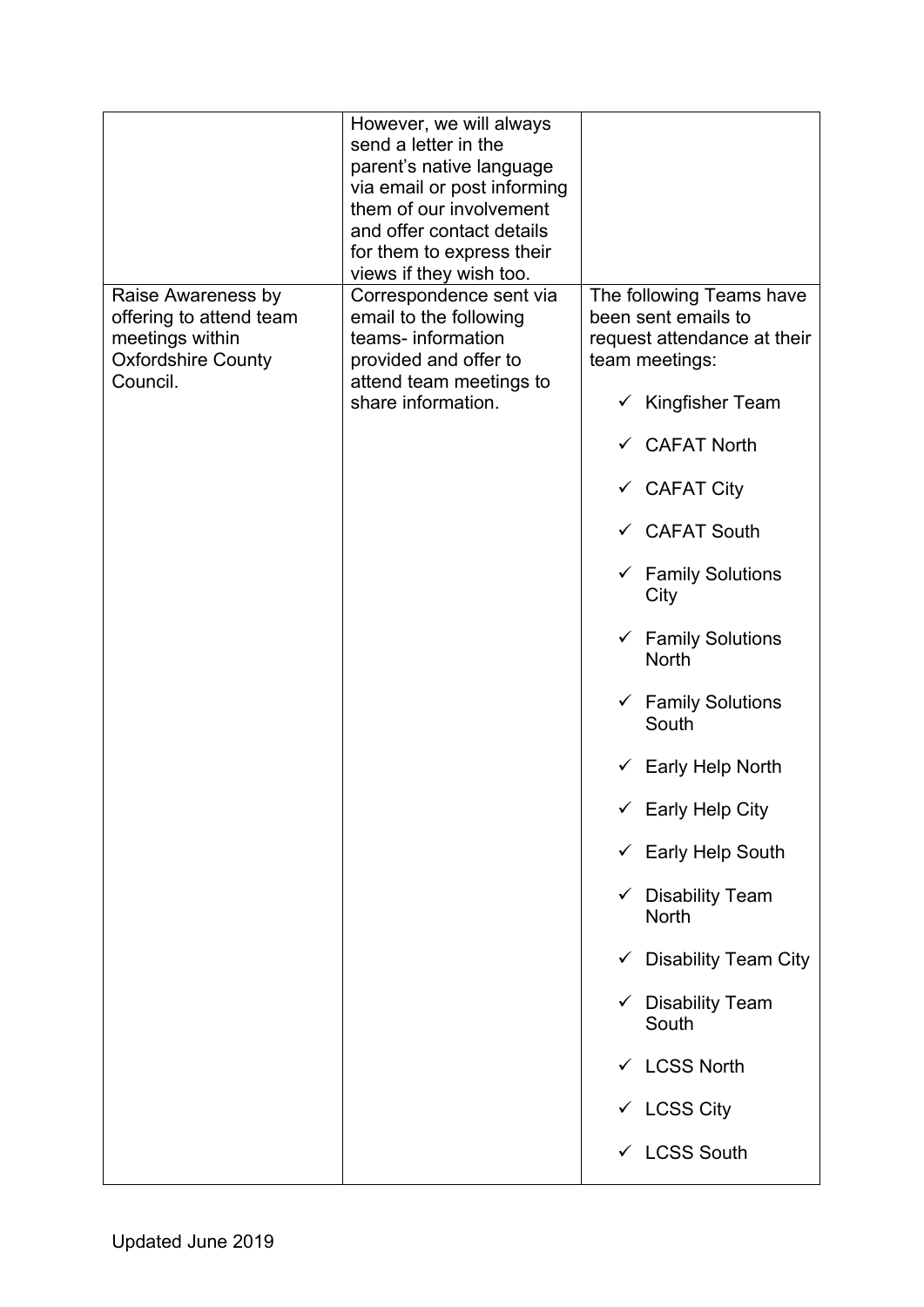| CoramBAAF used to hold<br>Specialist Interest Groups.<br>This was an opportunity<br>for private fostering<br>professionals nationwide<br>to meet and discuss<br>themes and topics relating<br>to private fostering as well<br>as seek guidance on<br>individual cases and<br>issues. This was a<br>valuable resource which<br>has unfortunately been cut<br>from CoramBAFF so is no<br>longer being facilitated.<br><b>Oxfordshire County</b><br>Council feel the benefits of<br>such a group is of value<br>and will seek to continued<br>communication with other<br>professionals in differing<br>local authorities. | Contact information has<br>been shared with various<br>professionals in<br>neighbouring local<br>authorities. We will look at<br>continued meetings<br>quarterly alternatively<br>hosted in each local<br>authority. | Ongoing                                                                                                                                                                                                                                                                                                                                                                                                                             |
|-------------------------------------------------------------------------------------------------------------------------------------------------------------------------------------------------------------------------------------------------------------------------------------------------------------------------------------------------------------------------------------------------------------------------------------------------------------------------------------------------------------------------------------------------------------------------------------------------------------------------|----------------------------------------------------------------------------------------------------------------------------------------------------------------------------------------------------------------------|-------------------------------------------------------------------------------------------------------------------------------------------------------------------------------------------------------------------------------------------------------------------------------------------------------------------------------------------------------------------------------------------------------------------------------------|
| CoramBAAF used to run<br>Private Fostering Week,<br>however they are no<br>longer doing so. A<br>dedicated week to private<br>fostering is important so<br>we will seek to continue to<br>do this without the<br>additional support.                                                                                                                                                                                                                                                                                                                                                                                    | <b>Meet with Maria White</b><br>who is the Fostering<br>Marketing and<br><b>Recruitment Manager for</b><br>mainstream fostering to<br>look at ideas.                                                                 | Ongoing                                                                                                                                                                                                                                                                                                                                                                                                                             |
| Look at strengthening<br>private fostering<br>assessments and direct<br>work with children and<br>young people, particularly<br>where there is a higher<br>need for targeted work.                                                                                                                                                                                                                                                                                                                                                                                                                                      | <b>Oxfordshire County</b><br>Council use outcome stars<br>as part of their<br>assessment framework.<br>Consideration to using<br>these within private<br>fostering.                                                  | Kerry Chrisp has attended<br>the Outcome Star Training<br>on 20/05/2019. We will<br>now start to incorporate<br>these to one to one work<br>and where appropriate to<br>the private fostering<br>assessments. This will not<br>be standardised for every<br>assessment as it may not<br>be appropriate for all,<br>however beneficial for<br>some cases, particularly<br>UK cases where<br>reunification home work is<br>happening. |
| Increase the level of<br>checks for private foster                                                                                                                                                                                                                                                                                                                                                                                                                                                                                                                                                                      | Kerry Chrisp has been in<br>contact with Delia Mann                                                                                                                                                                  | Current on-going<br>conversations with heads                                                                                                                                                                                                                                                                                                                                                                                        |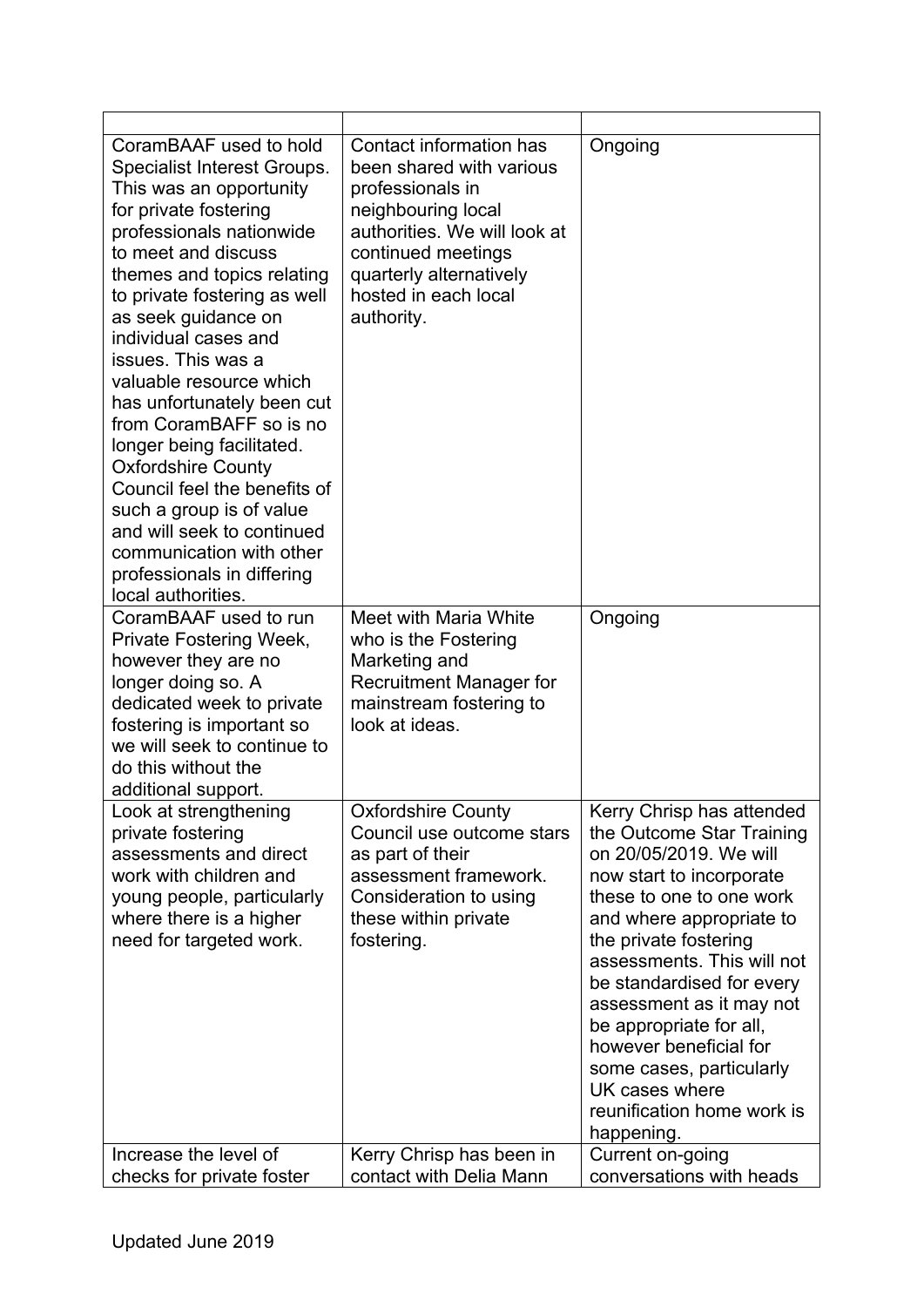| carers. In some cases, it<br>has been felt that a PNC is<br>needed due to the amount<br>of time a DBS can take to<br>return. Thames Valley<br>Police have not granted<br>the Private Fostering<br>Team to do this<br>previously, however it felt<br>important. | (Head of Service, Family<br>Solutions) to discuss this.                                                                            | of departments about<br>private fostering being<br>able to request these<br>checks. |
|----------------------------------------------------------------------------------------------------------------------------------------------------------------------------------------------------------------------------------------------------------------|------------------------------------------------------------------------------------------------------------------------------------|-------------------------------------------------------------------------------------|
| <b>Raise Awareness with</b><br><b>Thames Valley Police.</b><br>Police officers are likely to<br>come into contact with<br>children and young people<br>in private fostering<br>arrangements.                                                                   | Make contact with local<br>policy stations and request<br>attendance at their team<br>meetings to talk about<br>private fostering. | Ongoing.                                                                            |

#### **Reviewing this plan**

 private fostering team and may be added to throughout the year. The development plan will be routinely consulted within the day to day work of the

This development plan will be reviewed in June 2020 by the Private Fostering Senior Practitioner to review if actions were carried out, and how effective those actions might have been.

A new Development plan will also be devised in June 2020 with new recommendations and actions.

This plan will also be review at quarterly review meetings with the Private Fostering Team, the Fostering Team Manager and Service Manager.

#### **For more information**

Please see the private fostering information section on Oxfordshire County council's website:

**<https://www.oxfordshire.gov.uk/residents/children-education-and>families/fostering/information-foster-carers/private-arrangements**

If you have any questions about the Private Fostering Development Plan or Private Fostering in general, please contact the following professionals:

Kerry Chrisp Elisabeth Reid kerry.chrisp@oxfordshire.gov.uk Elisabeth.reid@oxfordshire.gov.uk Senior Practitioner for Private Fostering Fostering Team Manager Family Placement Team – City<br>
kerry.chrisp@oxfordshire.gov.uk<br>
Elisabeth.reid@oxfordshire.gov.uk Tel: 01865 323 126 Tel: 01865 323 126